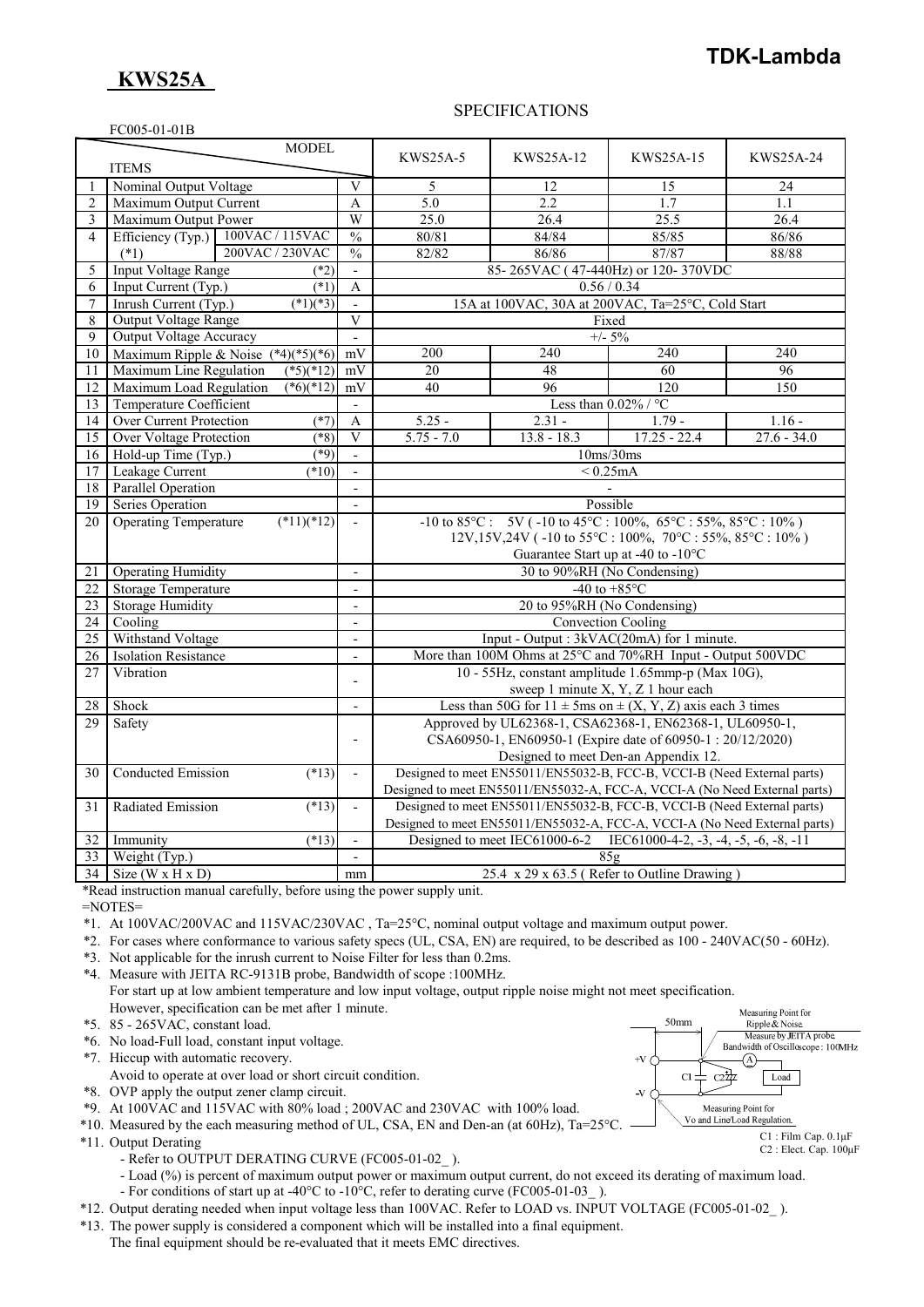## **KWS25A**

#### INPUT AND OUTPUT DERATING

FC005-01-02

| VIN(VAC)<br>$5V$ to $24V$ | LOAD (%) |
|---------------------------|----------|
|                           |          |
| 90                        |          |
| 100 to 265                | ൜        |

| Ta $(^{\circ}C)$ | LOAD (%) |
|------------------|----------|
| $-10$ to $+45$   |          |
| 65               | 55       |
|                  |          |

| Ta $(^{\circ}C)$<br>$12V$ to $24V$ | $LOAD$ $(\% )$ |
|------------------------------------|----------------|
| $-10$ to $+55$                     | 100            |
|                                    | 55             |
|                                    |                |
|                                    |                |